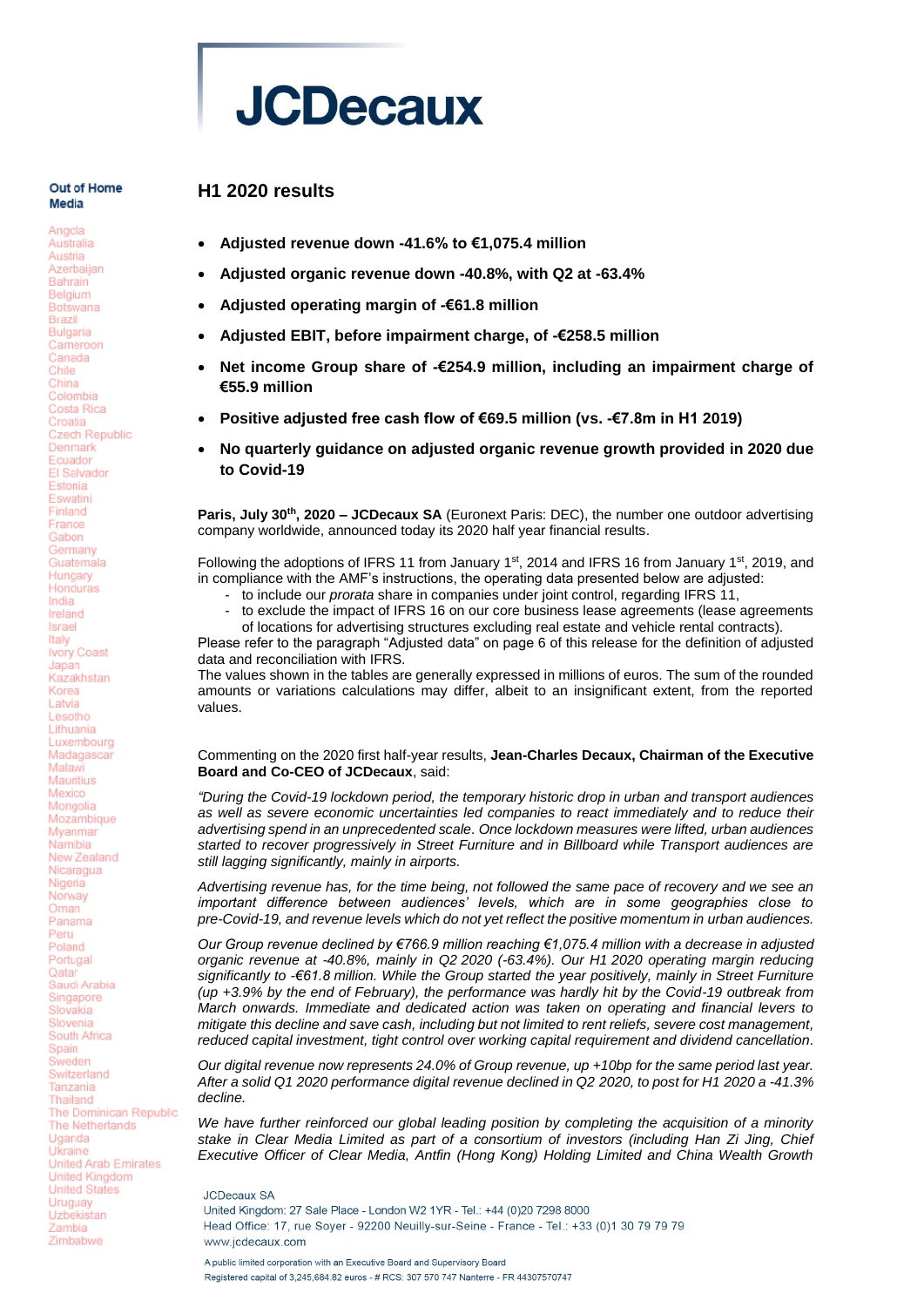

*Fund III L.P.). This strategic move combined with the structural long-term growth of the outdoor advertising industry in China will enable the Group to come out of this crisis in a stronger position.*

*JCDecaux has obtained the maximum AAA score in the Corporate Social Responsibility (CSR) rankings of the Morgan Stanley Capital International (MSCI) ratings agency for the third consecutive year. The ranking confirms the robustness of the CSR practices and sustainable development policy that JCDecaux has employed for many years, and also reflects its long-term resilience to environmental, social and governance risks.*

*Looking forward, the global advertising market remains highly volatile with low visibility. Considering the risk of new waves of Covid-19 and new local lockdowns being implemented, it remains very difficult to give a guidance for Q3 2020.*

*Finally, I would like to thank all of our teams around the world. Our employees have demonstrated exemplary behaviour, with outstanding commitment and solidarity, including salary cuts, despite the challenges they may have faced, professionally and personally, during and after lockdown periods.*

*In a media landscape increasingly fragmented and more and more digital, out-of-home and digital out-of-home advertising reinforce its attractiveness. As the most digitised global OOH company with our new data-led audience targeting and programmatic platform, our well diversified portfolio, our ability to win new contracts, the strength of our balance sheet and the high quality of our teams across the world, we believe we are well positioned to benefit from the rebound."*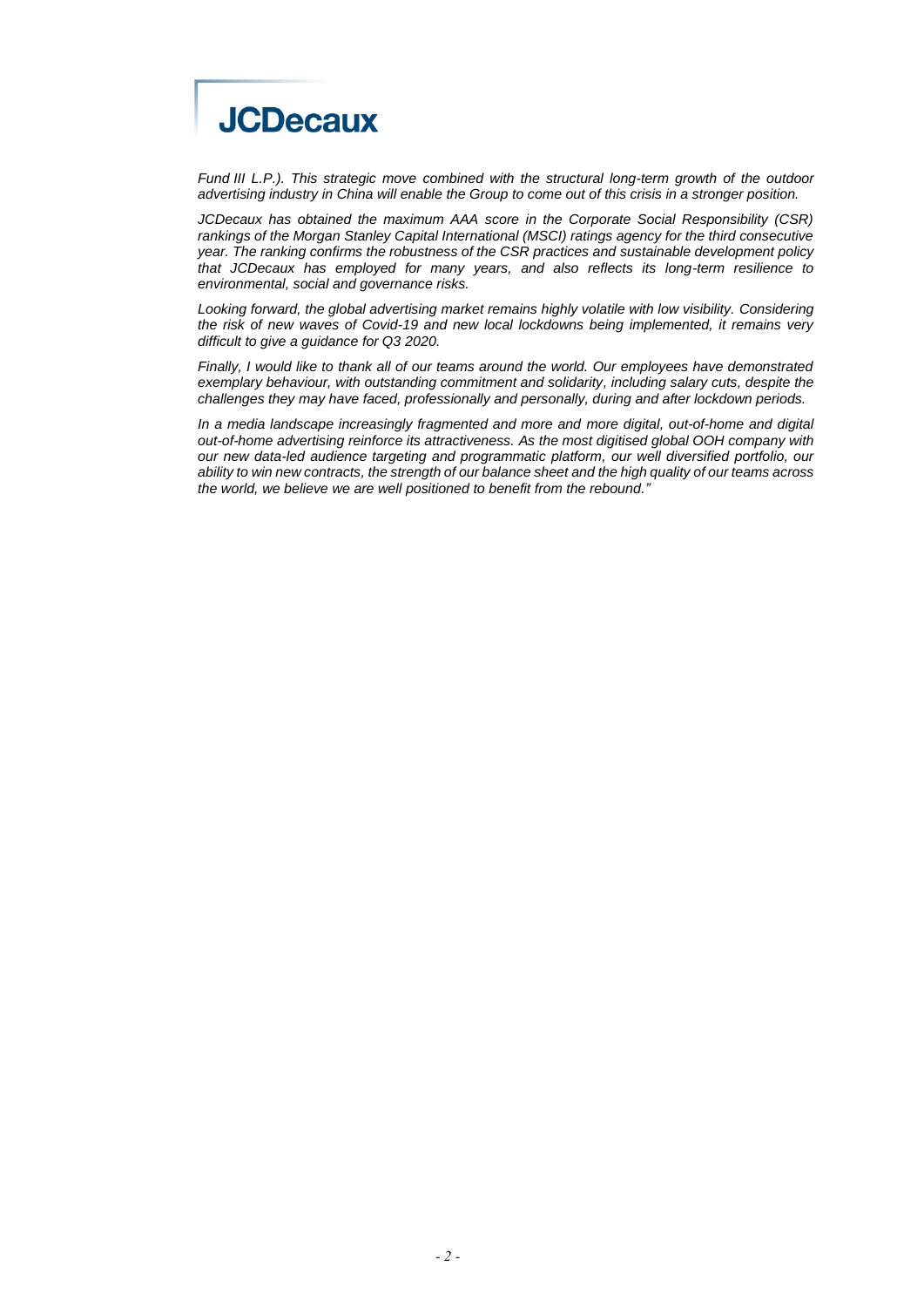

## **ADJUSTED REVENUE**

Adjusted revenue for the six months ending June  $30<sup>th</sup>$ , 2020 decreased by -41.6% to  $\epsilon$ 1,075.4 million from €1,842.3 million in the same period last year. On an organic basis (i.e. excluding the negative impact from foreign exchange variations and the negative impact from changes in perimeter), adjusted revenue decreased by -40.8%. Adjusted advertising revenue, excluding revenue related to sale, rental and maintenance of street furniture and advertising displays, decreased by -42.4% on an organic basis in the first half of 2020.

In the second quarter, adjusted revenue decreased by -64.9% to €351.9 million. On an organic basis, adjusted revenue decreased by -63.4% compared to Q2 2019.

Adjusted advertising revenue, excluding revenue related to sale, rental and maintenance of street furniture and advertising displays, decreased by -65.7% on an organic basis in Q2 2020.

#### **Adjusted revenue**

| €m                      | H <sub>1</sub> 2020 |                |         | H <sub>1</sub> 2019 |                |                     | Change 20/19 |                |          |
|-------------------------|---------------------|----------------|---------|---------------------|----------------|---------------------|--------------|----------------|----------|
|                         | Q1                  | Q <sub>2</sub> | Η1      | Q1                  | Q <sub>2</sub> | Η1                  | Q1           | Q <sub>2</sub> | Η1       |
| <b>Street Furniture</b> | 325.5               | 154.4          | 479.9   | 344.3               | 446.3          | 790.6               | $-5.5\%$     | $-65.4\%$      | $-39.3%$ |
| Transport               | 281.7               | 141.2          | 423.0   | 368.0               | 409.0          | 777.0               | $-23.4%$     | $-65.5\%$      | $-45.6%$ |
| <b>Billboard</b>        | 116.3               | 56.3           | 172.6   | 127.7               | 147.0          | 274.7               | $-9.0\%$     | $-61.7\%$      | $-37.2%$ |
| <b>Total</b>            | 723.6               | 351.9          | 1.075.4 | 840.0               |                | $1,002.3$   1,842.3 | $-13.9%$     | -64.9% l       | $-41.6%$ |

## **Adjusted organic revenue growth (a)**

|                         | Change 20/19   |                |          |  |  |  |  |
|-------------------------|----------------|----------------|----------|--|--|--|--|
|                         | Q <sub>1</sub> | Q <sub>2</sub> | H1       |  |  |  |  |
| <b>Street Furniture</b> | $-5.0%$        | $-64.9\%$      | $-38.8%$ |  |  |  |  |
| Transport               | $-23.8%$       | $-62.6%$       | $-44.2%$ |  |  |  |  |
| Billboard               | $-9.5%$        | $-61.1%$       | $-37.1%$ |  |  |  |  |
| Total                   | $-13.9%$       | $-63.4%$       | $-40.8%$ |  |  |  |  |

*(a) Excluding acquisitions/divestitures and the impact of foreign exchange*

#### **Adjusted revenue by geographic area**

| €m                    | H <sub>1</sub> 2020 | H <sub>1</sub> 2019 | <b>Reported</b><br>growth | <b>Organic</b><br>growth <sup>(a)</sup> |
|-----------------------|---------------------|---------------------|---------------------------|-----------------------------------------|
| Asia-Pacific          | 303.2               | 538.6               | $-43.7%$                  | $-41.5%$                                |
| Europe <sup>(b)</sup> | 283.9               | 472.9               | $-40.0\%$                 | $-40.6%$                                |
| France                | 189.2               | 300.6               | $-37.1%$                  | $-37.1%$                                |
| Rest of the World     | 108.2               | 208.3               | $-48.0%$                  | $-44.5%$                                |
| United Kingdom        | 98.5                | 171.9               | $-42.7%$                  | $-42.7%$                                |
| North America         | 92.5                | 150.0               | $-38.3%$                  | $-39.8%$                                |
| <b>Total</b>          | 1,075.4             | 1,842.3             | $-41.6%$                  | $-40.8%$                                |

*(a) Excluding acquisitions/divestitures and the impact of foreign exchange*

*(b) Excluding France and the United Kingdom*

Please note that the geographic comments below refer to organic revenue growth.

## **STREET FURNITURE**

First half adjusted revenue decreased by -39.3% to €479.9 million, -38.8% on an organic basis, significantly impacted by the Covid-19 outbreak. The pandemic affected all regions to varying degrees, depending on the duration of lockdowns. The Rest of the World and North America were the most affected geographies.

First half adjusted advertising revenue, excluding revenue related to sale, rental and maintenance of street furniture were down -41.7% on an organic basis compared to the first half of 2019.

In the second quarter, adjusted revenue decreased by -65.4% to €154.4 million. On an organic basis, adjusted revenue decreased by -64.9% compared to the same period last year. UK and the Rest of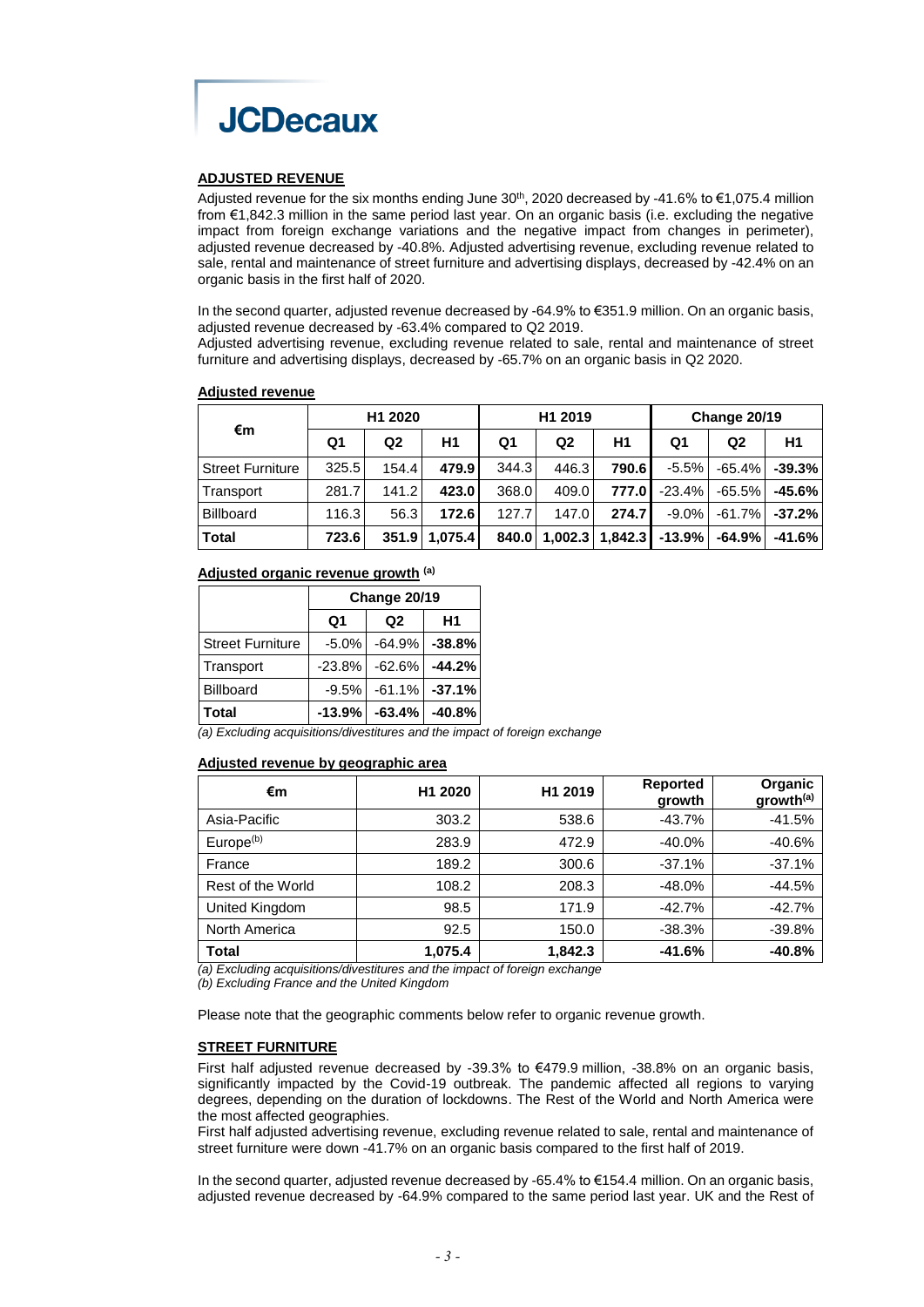

the World were the most impacted regions. While North America was positive in Q1 2020, the region turned significantly negative in Q2 2020.

Adjusted advertising revenue, excluding revenue related to sale, rental and maintenance of street furniture were down -69.1% on an organic basis in Q2 2020 compared to Q2 2019.

#### **TRANSPORT**

First half adjusted revenue decreased by -45.6% to €423.0 million, -44.2% on an organic basis, significantly impacted by the Covid-19 outbreak, reflecting a significant decline globally in both airport passenger traffic as well as public transport commuting. Europe (including France and UK) and the Rest of the World were the most affected regions.

In the second quarter, adjusted revenue decreased by -65.5% to €141.2 million. On an organic basis, adjusted revenue decreased by -62.6% compared to the same period last year. Asia-Pacific was the least affected geography.

#### **BILLBOARD**

First half adjusted revenue decreased by -37.2% to  $€172.6$  million, -37.1% on an organic basis, significantly impacted by the Covid-19 outbreak. The pandemic affected all regions to varying degrees, depending on the duration of lockdowns. UK and North America were the most affected regions, despite a double-digit positive performance in North America in Q1 2020.

In the second quarter, adjusted revenue decreased by -61.7% to €56.3 million. On an organic basis, adjusted revenue decreased by -61.1% compared to the same period last year.

## **ADJUSTED OPERATING MARGIN (1)**

The Covid-19 outbreak with lockdown measures had a massive impact on our business and our margins by segment. Although the measures taken by the Group to flex its cost structure enabled to absorb 52% of the revenue drop in the first half of 2020, adjusted operating margin decreased by -120.2% to -€61.8 million from €306.4 million in the first half of 2019. The adjusted operating margin as a percentage of revenue was -5.7%, -2,230bp below prior year.

|                         | H <sub>1</sub> 2020 |                   |       | H <sub>1</sub> 2019 | Change 20/19  |                            |  |
|-------------------------|---------------------|-------------------|-------|---------------------|---------------|----------------------------|--|
|                         | €m                  | $%$ of<br>revenue | €m    | $%$ of<br>revenue   | Change<br>(%) | <b>Margin rate</b><br>(bp) |  |
| <b>Street Furniture</b> | (20.6)              | $-4.3%$           | 176.1 | 22.3%               | $-111.7%$     | $-2,660bp$                 |  |
| Transport               | (11.3)              | $-2.7%$           | 107.2 | 13.8%               | $-110.5%$     | $-1,650bp$                 |  |
| <b>Billboard</b>        | (30.0)              | $-17.4%$          | 23.1  | 8.4%                | $-229.7%$     | $-2,580bp$                 |  |
| <b>Total</b>            | (61.8)              | $-5.7\%$          | 306.4 | 16.6%               | $-120.2%$     | $-2,230bp$                 |  |

**Street Furniture:** In the first half of 2020, adjusted operating margin decreased by -111.7% to -€20.6 million. As a percentage of revenue, the adjusted operating margin decreased by -2,660bp to -4.3%, compared to the first half of 2019.

**Transport:** In the first half of 2020, adjusted operating margin decreased by -110.5% to -€11.3 million. As a percentage of revenue, the adjusted operating margin decreased by -1,650bp to -2.7% compared to the first half of 2019.

**Billboard:** In the first half of 2020, adjusted operating margin decreased by -229.7% to €30.0 million. As a percentage of revenue, adjusted operating margin decreased by -2,580bp to -17.4% compared to the first half of 2019.

#### **ADJUSTED EBIT (2)**

In the first half of 2020, adjusted EBIT before impairment charge decreased by -289.9% to -€258.5 million compared to €136.1 million in the first half of 2019. As a percentage of revenue, this represented a -3,140bp decrease to -24.0%, from 7.4% in H1 2019. The decrease in mainly due to the deterioration of the operating margin and, to a lesser extent, to an increase in net amortisation and provisions in line with our investments related to significant contract wins and digital over the last 2 years as well as intangibles from APN Outdoor purchase price allocation performed in H2 2019. Consumption of maintenance spare parts decreased in H1 2020 in line with the business slowdown.

A  $-€14.0$  million impairment on tangible and intangible assets and a €1.4 million reversal on provisions for onerous contracts have been recognised in H1 2020 (a -€0.1 million impairment on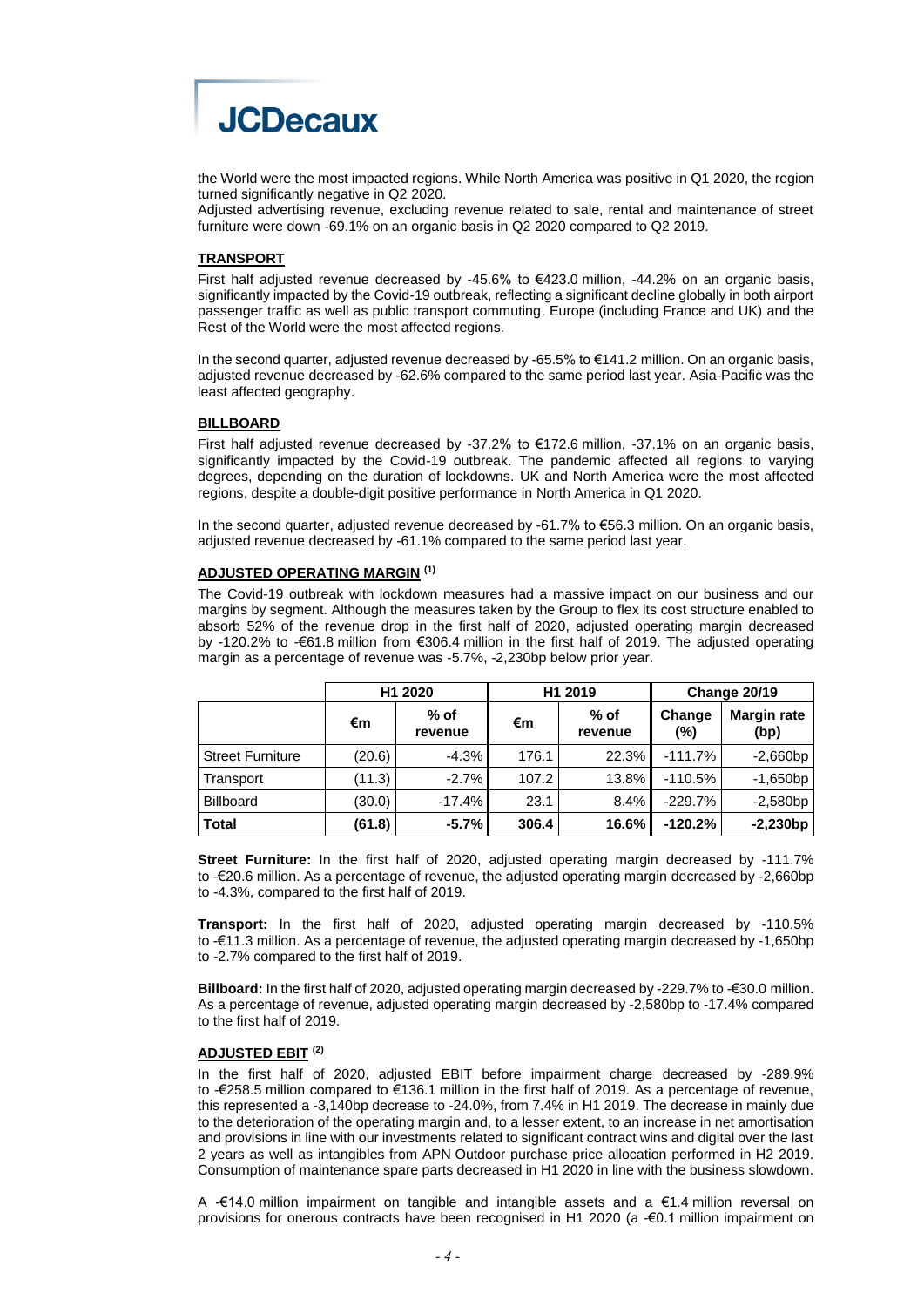

tangible and intangible assets and a €3.2 million reversal on provisions for onerous contracts have been recognised in H1 2019). An impairment charge on goodwill of -€48.0m has been recorded in H1 2020 related to the Billboard business in the Rest of the World while no impairment charge on goodwill was recorded in H1 2019.

Adjusted EBIT, after impairment charge decreased by -329.3% to -€319.2 million compared to €139.2 million in H1 2019.

#### **NET FINANCIAL INCOME / (LOSS) (3)**

In the first half of 2020, interest expenses on IFRS 16 leases were -€68.3 million compared to -€83.3 million in the first half of 2019, a variation of €15.0 million mainly coming from the mechanical impact of the contract life progression.

In the first half of 2020, excluding IFRS 16, other net financial income / (loss) was -€14.2 million compared to -€12.7 million in the first half of 2019, a variation limited to -€1.5 million mainly corresponding to the financial interest expenses relating to the €1 billion bond placed in April 2020.

#### **EQUITY AFFILIATES**

In the first half of 2020, the share of net profit from equity affiliates was -€14.6 million, lower compared to the same period last year (€38.4 million), their business being negatively impacted by the Covid-19 pandemic.

#### **NET INCOME GROUP SHARE**

In the first half of 2020, net income Group share before impairment charge decreased by -313.8% to -€199.0 million compared to €93.1 million in H1 2019, due to the impacts detailed above and to a positive tax impact of €43.8m in line with the negative profit before tax.

Taking into account the impact from the impairment charge, net income Group share decreased by -365.6% to -€254.9 million compared to €96.0 million in H1 2019.

## **ADJUSTED CAPITAL EXPENDITURE**

In the first half of 2020, adjusted net capex (acquisition of property, plant and equipment and intangible assets, net of disposals of assets) was adjusted downwards significantly by -38.1% from €136.6 million in H1 2019 to €84.5 million. Capex to pursue digitisation in premium locations and to roll-out our programmatic trading platform was maintained.

#### **ADJUSTED FREE CASH FLOW (4)**

In the first half of 2020, adjusted free cash flow was €69.5 million compared to -€7.8 million in the same period last year despite a decrease in funds from operations. This increase is mainly due to significantly lower working capital requirements with a tight management over cash collection and payment and a decrease in capex over the period.

#### **DIVIDEND**

On March 25<sup>th</sup>, 2020, JCDecaux announced the withdrawal of its 2019 dividend proposal in order to strengthen its liquidity and balance sheet as well as its financial flexibility in response to the unprecedented global disruption due to the Covid-19 outbreak.

#### **NET DEBT (5)**

Net debt as of June 30<sup>th</sup>, 2020 decreased from €1,316.2 million as of June 30<sup>th</sup>, 2019 to €1,178.6 million thanks to measures taken by the Group to mitigate the revenue decline and preserve cash.

#### **RIGHT-OF-USE & LEASE LIABILITIES, IFRS 16**

Right-of-use, IFRS 16 as of June  $30<sup>th</sup>$ , 2020 amounted to  $\epsilon$ 3,543.2 million compared to €3,958.5 million as of December 31<sup>st</sup>, 2019, a decrease mainly related to the amortisation of rights-of-use during the period net of right-of-use from new contracts and renewals.

IFRS 16 lease liabilities decreased by -€440.4 million from €4,596.5 million as of December  $31<sup>st</sup>$ , 2019 to  $\epsilon$ 4,156.1 million as of June  $30<sup>th</sup>$ , 2020, the decrease in lease liabilities corresponding to rents paid and renegotiated during the period.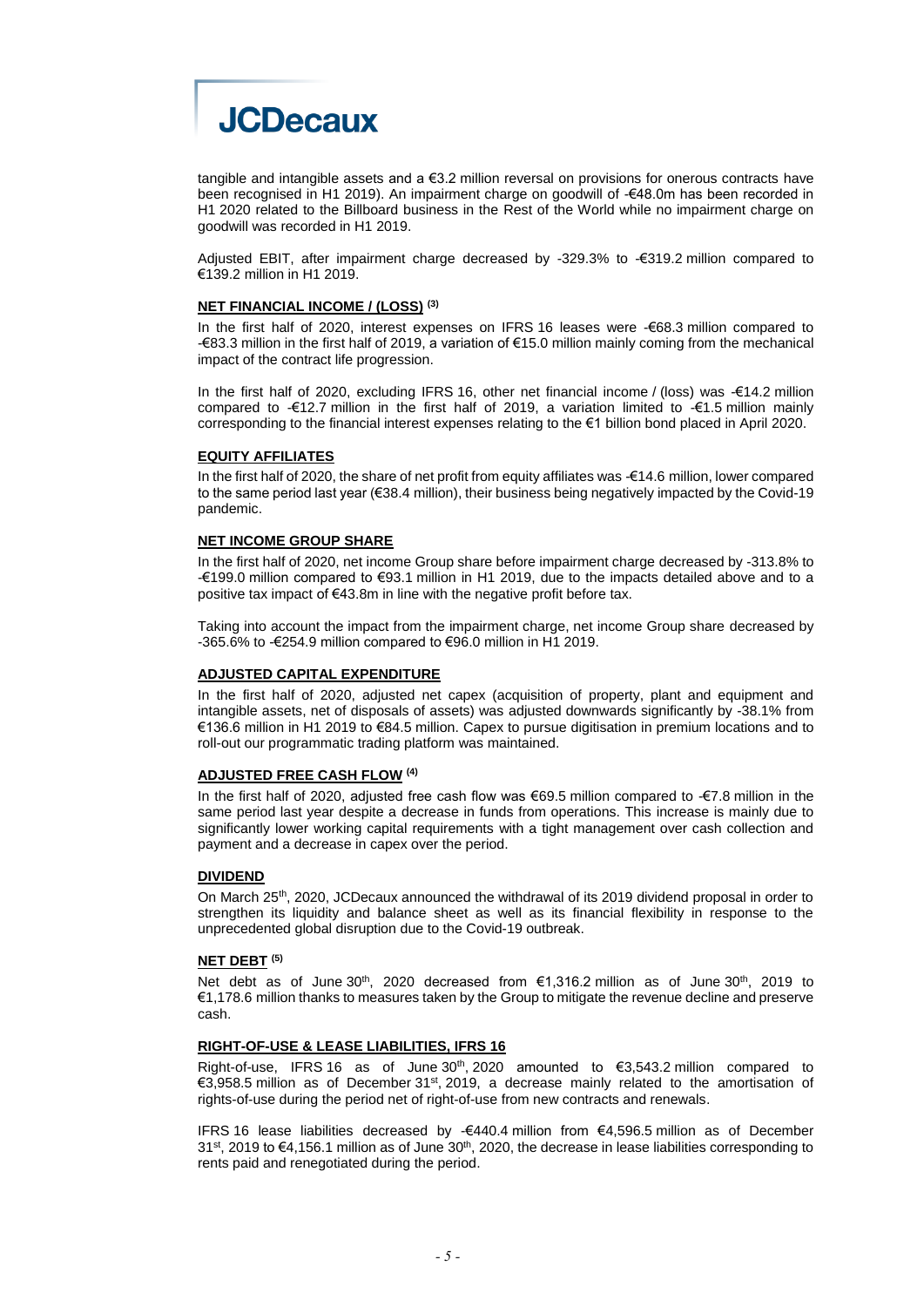

#### **ADJUSTED DATA**

Under IFRS 11, applicable from January 1<sup>st</sup>, 2014, companies under joint control are accounted for using the equity method.

Under IFRS 16, applicable from January  $1<sup>st</sup>$ , 2019, a lease liability for contractual fixed rental payments is recognised on the balance sheet, against a right-of-use asset to be depreciated over the lease term. As regards P&L, the fixed rent expense is replaced by the depreciation of the right-of-use in EBIT, below the operating margin, and a lease interest expense on the lease liability in financial result, below EBIT. IFRS 16 has no impact on cash payments but payment of debt (principal) is booked in funds from financing activities.

However, in order to reflect the business reality of the Group and the readability of our performance, our operating management reports used to monitor the activity, allocate resources and measure performance continue:

- To integrate on proportional basis operating data of the companies under joint control and;
- To exclude the IFRS 16 impact on our core business (lease agreements of locations for advertising structures excluding real estate and vehicle rental contracts).

As regards the P&L, it concerns all aggregates down to the EBIT. As regards the cash flow statement, it concerns all aggregates down to the free cash flow.

Consequently, pursuant to IFRS 8, Segment Reporting presented in the financial statements complies with the Group's internal information, and the Group's external financial communication therefore relies on this operating financial information. Financial information and comments are therefore based on "adjusted" data, consistent with historical data, which is reconciled with IFRS financial statements.

In the first half of 2020, the impacts of IFRS 11 and IFRS 16 on our adjusted aggregates are:

- -€106.9 million for IFRS 11 on adjusted revenue (-€190.9 million for IFRS 11 in H1 2019) leaving IFRS revenue at €968.6 million (€1,651.4 million in H1 2019).
- -€11.2 million for IFRS 11 and €567.3 million for IFRS 16 on adjusted operating margin (-€53.5 million for IFRS 11 and €567.6 million for IFRS 16 in H1 2019) leaving IFRS operating margin at €494.3 million (€820.5 million in H1 2019).
- €1.0 million for IFRS 11 and €105.9 million for IFRS 16 on adjusted EBIT before impairment charge (-€40.9 million for IFRS 11 and €107.7 million for IFRS 16 in H1 2019) leaving IFRS EBIT before impairment charge at -€151.6 million (€202.9 million in H1 2019).
- €1.0 million for IFRS 11 and €105.9 million for IFRS 16 on adjusted EBIT after impairment charge (-€40.9 million for IFRS 11 and €107.7 million for IFRS 16 in H1 2019) leaving IFRS EBIT after impairment charge at -€212.3 million (€206.0 million in H1 2019).
- €3.5 million for IFRS 11 on adjusted capital expenditure (€5.5 million for IFRS 11 in H1 2019) leaving IFRS capital expenditure at -€81.0 million (-€131.1 million in H1 2019).
- -€12.8 million for IFRS 11 and €329.6 million for IFRS 16 on adjusted free cash flow (-€1.0 million for IFRS 11 and €554.1 million for IFRS 16 in H1 2019) leaving IFRS free cash flow at €386.3 million (€545.3 million in H1 2019).

The full reconciliation between adjusted figures and IFRS figures is provided on page 9 of this release.

#### **NOTES**

- **(1) Operating Margin:** Revenue less Direct Operating Expenses (excluding Maintenance spare parts) less SG&A expenses.
- **(2) EBIT:** Earnings Before Interests and Taxes = Operating Margin less Depreciation, amortization and provisions (net) less Impairment of goodwill less Maintenance spare parts less Other operating income and expenses.
- **(3) Net financial income / (loss):** Excluding the net impact of discounting and revaluation of debt on commitments to purchase minority interests (-€0.2 million and -€2.5 million in H1 2020 and H1 2019 respectively).
- **(4) Free cash flow:** Net cash flow from operating activities less capital investments (property, plant and equipment and intangible assets) net of disposals.
- **(5) Net debt:** Debt net of managed cash less bank overdrafts, excluding the non-cash IAS 32 impact (debt on commitments to purchase minority interests), including the non-cash IFRS 9 impact on both debt and hedging financial derivatives excluding IFRS 16 lease liabilities.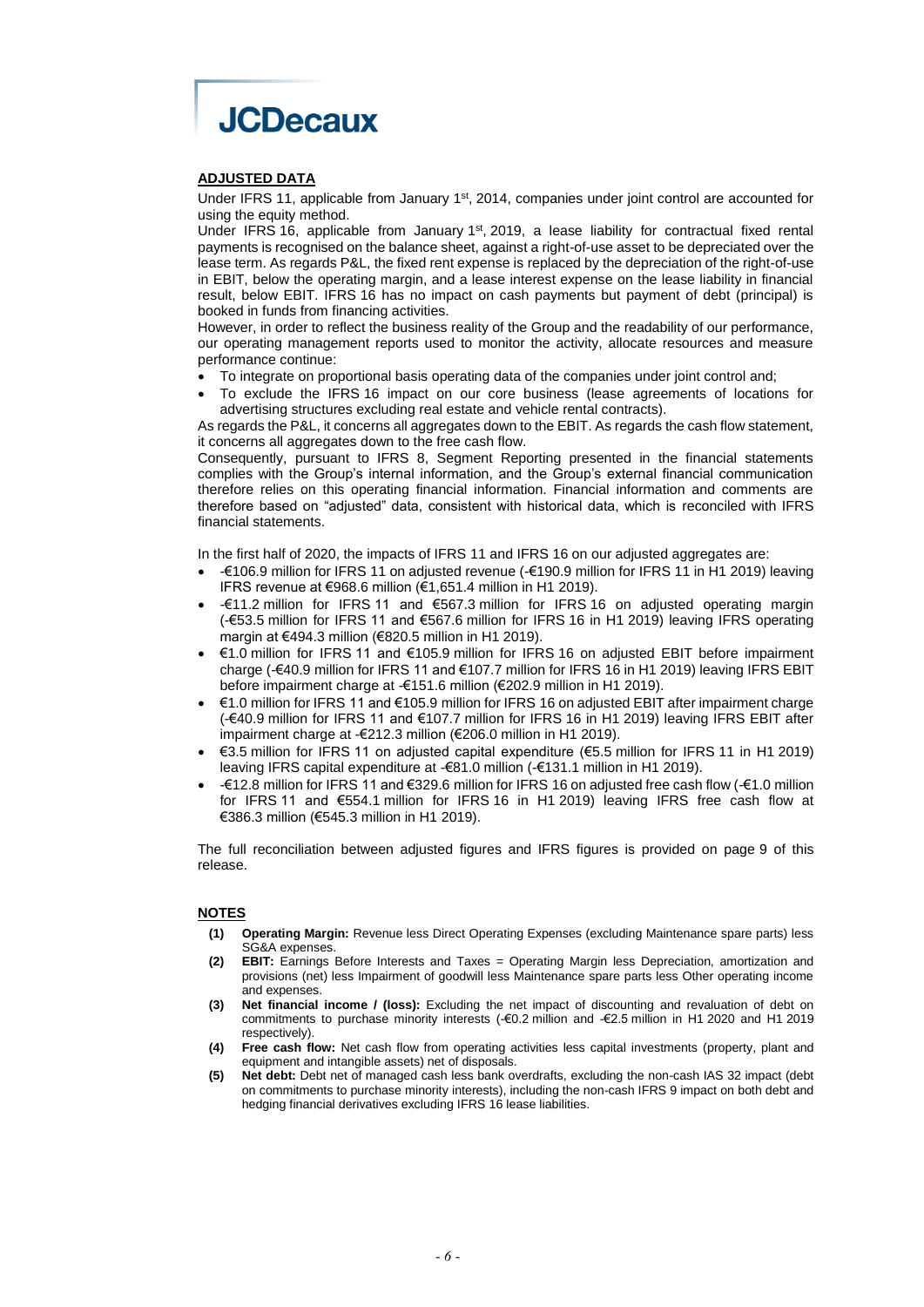

## **ORGANIC GROWTH DEFINITION**

The Group's organic growth corresponds to the adjusted revenue growth excluding foreign exchange impact and perimeter effect. The reference fiscal year remains unchanged regarding the reported figures, and the organic growth is calculated by converting the revenue of the current fiscal year at the average exchange rates of the previous year and taking into account the perimeter variations *prorata temporis*, but including revenue variations from the gains of new contracts and the losses of contracts previously held in our portfolio.

| €m                                              |                   | Q1       | Q2       | Н1       |
|-------------------------------------------------|-------------------|----------|----------|----------|
| 2019 adjusted revenue                           | (a)               | 840.0    | 1,002.3  | 1,842.3  |
| 2020 IFRS revenue                               | (b)               | 658.2    | 310.4    | 968.6    |
| <b>IFRS 11 impacts</b>                          | (c)               | 65.4     | 41.5     | 106.9    |
| 2020 adjusted revenue                           | $(d) = (b) + (c)$ | 723.6    | 351.8    | 1,075.4  |
| Currency impacts                                | (e)               | 1.7      | 8.0      | 9.7      |
| 2020 adjusted revenue at<br>2019 exchange rates | $(f) = (d) + (e)$ | 725.3    | 359.9    | 1,085.2  |
| Change in scope                                 | (g)               | (2.3)    | 7.0      | 4.7      |
| 2020 adjusted organic<br>revenue                | $(h) = (f) + (g)$ | 723.0    | 366.8    | 1,089.8  |
| <b>Organic growth</b>                           | $(i) = (h) / (a)$ | $-13.9%$ | $-63.4%$ | $-40.8%$ |

| €m         | Impact of currency<br>as of June 30th, 2020 |
|------------|---------------------------------------------|
| <b>BRL</b> | 4.4                                         |
| <b>AUD</b> | 3.4                                         |
| <b>HKD</b> | (1.5)                                       |
| <b>USD</b> |                                             |
| Other      | $(2.2)$<br>5.6                              |
| Гоtal      | 9                                           |

| Average exchange rate | H <sub>1</sub> 2020 | H <sub>1</sub> 2019 |
|-----------------------|---------------------|---------------------|
| <b>BRL</b>            | 0.1848              | 0.2303              |
| AUD                   | 0.5961              | 0.6249              |
| <b>HKD</b>            | 0.1169              | 0.1129              |
| USD                   | 0.9074              | 0.8851              |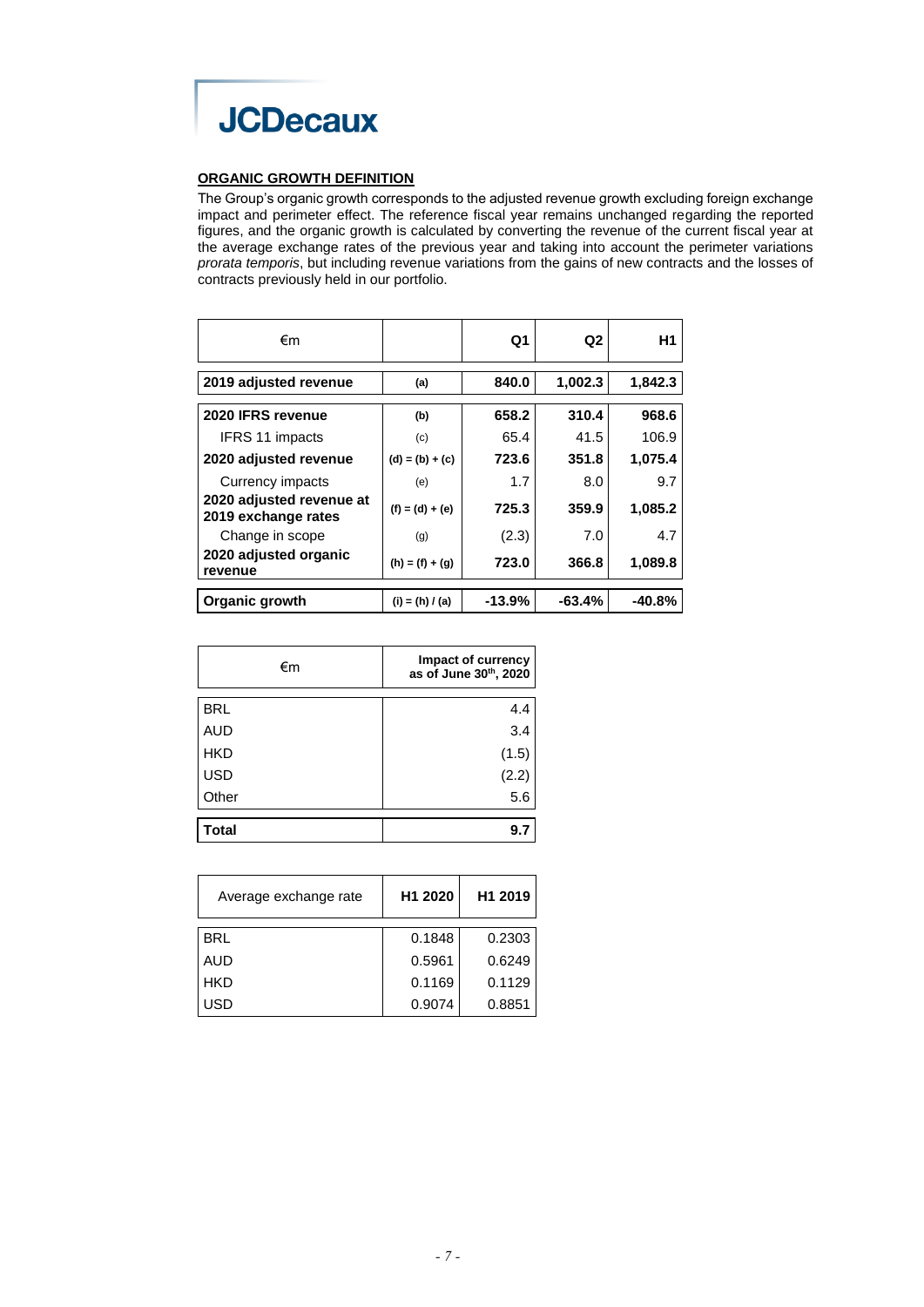

## **Next information:**

Q3 2020 revenue: November 5<sup>th</sup>, 2020 (after market)

#### **Key Figures for JCDecaux**

- *2019 revenue: €3,890m, H1 2020 revenue: €1,075m*
- *Present in 3,890 cities with more than 10,000 inhabitants*
- *A daily audience of more than 890 million people in more than 80 countries*
- *13,210 employees*
- Leader in self-service bike rental scheme: pioneer in eco-friendly mobility
- *1 st Out-of-Home Media company to join the RE100 (committed to 100% renewable energy)*
- JCDecaux is listed on the Eurolist of Euronext Paris and is part of the Euronext 100 and Euronext *Family Business indexes*
- *JCDecaux is recognised for its extra-financial performance in the FTSE4Good index and the MSCI and CDP 'A List' rankings*
- *1,061,630 advertising panels worldwide*
- *N°1 worldwide in street furniture (517,800 advertising panels)*
- *N°1 worldwide in transport advertising with more than 160 airports and 270 contracts in metros, buses, trains and tramways (379,970 advertising panels)*
- *N°1 in Europe for billboards (136,750 advertising panels)*
- *N°1 in outdoor advertising in Europe (636,620 advertising panels)*
- *N°1 in outdoor advertising in Asia-Pacific (260,700 advertising panels)*
- *N°1 in outdoor advertising in Latin America (69,490 advertising panels)*
- *N°1 in outdoor advertising in Africa (22,760 advertising panels)*
- *N°1 in outdoor advertising in the Middle East (15,510 advertising panels)*

For more information about JCDecaux, please visit jcdecaux.com. Join us on Twitter, LinkedIn, Facebook, Instagram and YouTube.

#### **Forward looking statements**

This news release may contain some forward-looking statements. These statements are not undertakings as to the future performance of the Company. Although the Company considers that such statements are based on reasonable expectations and assumptions on the date of publication of this release, they are by their nature subject to risks and uncertainties which could cause actual performance to differ from those indicated or implied in such statements.

These risks and uncertainties include without limitation the risk factors that are described in the annual report registered in France with the French Autorité des Marchés Financiers.

Investors and holders of shares of the Company may obtain copy of such annual report by contacting the Autorité des Marchés Financiers on its website [www.amf-france.org](http://www.amf-france.org/) or directly on the Company website [www.jcdecaux.com.](http://www.jcdecaux.com/)

The Company does not have the obligation and undertakes no obligation to update or revise any of the forward-looking statements.

# *Communications Department***:** Agathe Albertini

+33 (0) 1 30 79 34 99 – [agathe.albertini@jcdecaux.com](mailto:agathe.albertini@jcdecaux.com)

*Investor Relations***:** Arnaud Courtial +33 (0) 1 30 79 79 93 – [arnaud.courtial@jcdecaux.com](mailto:arnaud.courtial@jcdecaux.com)